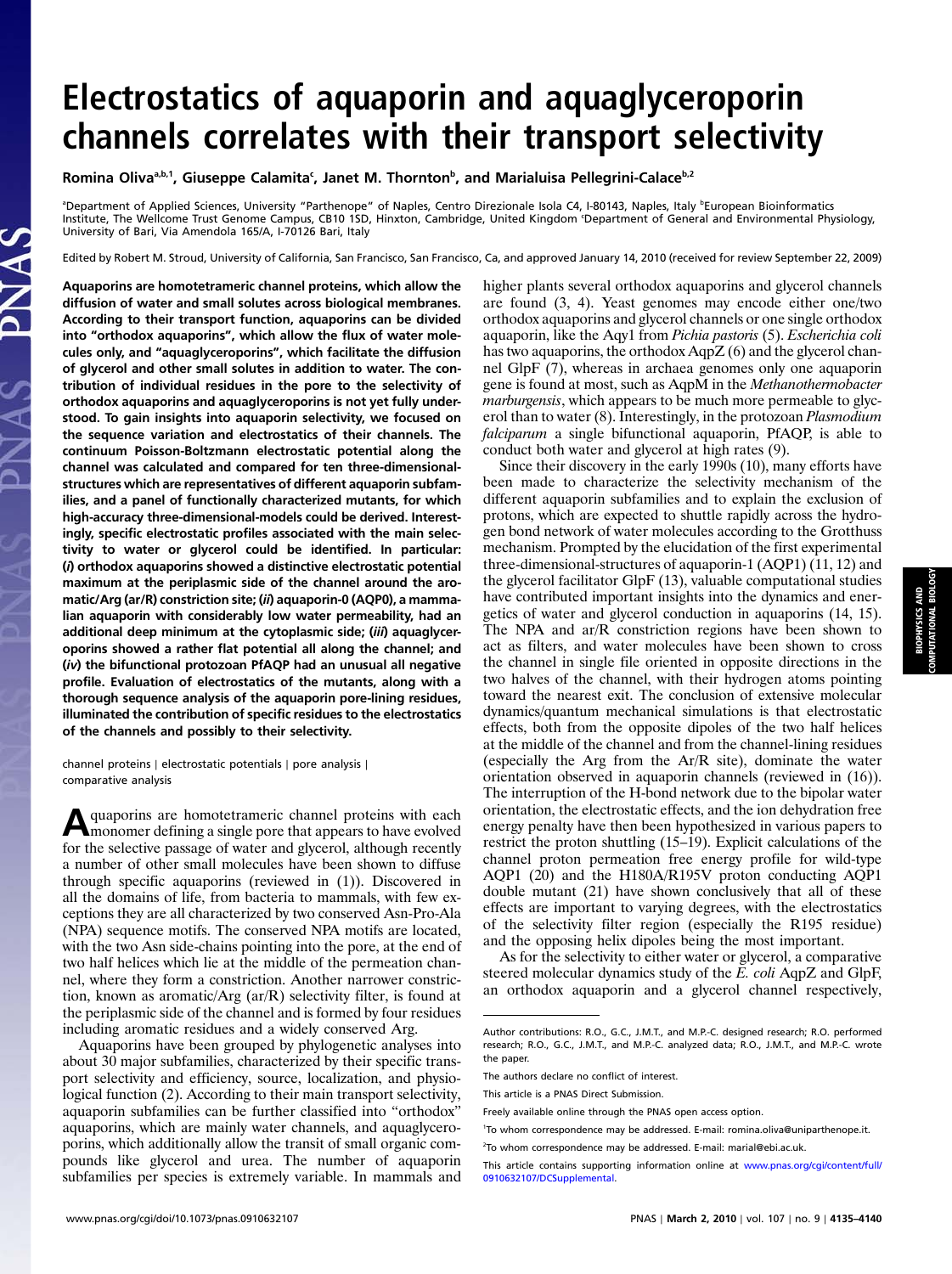directly addressed the issue, the main result being that energy barriers against the permeation of glycerol in the orthodox AqpZ are steric in nature, due to its narrower pore size as compared to GlpF, especially at the ar/R selectivity filter but also overall along the channel (22). Therefore large solutes are sterically excluded in orthodox aquaporins. More recently, Hub & de Groot applied molecular dynamics (MD) to determine permeation barriers of water, glycerol, ammonia, and other small neutral solutes through human AQP1 and *E. coli* GlpF, as representatives of all aquaporins and glycerol channels, aiming to derive a unifying picture of the aquaporins selectivity. Very interestingly, they found that the hydrophobicity of small solutes is remarkably anticorrelated with their permeability in the orthodox AQP1 but not in the GlpF glycerol channel (23). This suggests that the solute transport is driven in AQP1 by electrostatic features and calls for a thorough exploration of the amino acid composition and electrostatic features of the different aquaporin channels.

Currently, experimental three-dimensional-structure representatives of ten different aquaporin subfamilies are available, that include water and glycerol channels, the low water conductance AQP0, and the bifunctional PfAQP. This variety of aquaporin structures represents a valuable resource for understanding the structure-function relationships within this protein family. In fact, notwithstanding the wealth of information coming both from computational studies and from the effective approach based on the in vitro functional characterization of targeted aquaporin mutants (reviewed in (24)), to date the contribution of individual residues in the channel to the pore selectivity is not fully understood. To contribute and explain the different physiological selectivity of the large duplicated family of aquaporins, here we focused on the sequence variation of their channels and relative electrostatics. In particular, the electrostatic potential along the channels was calculated and compared for the ten representative aquaporin structures and a number of functionally characterized mutants (25, 26) for which high-accuracy three-dimensional-models could be derived. Although electrostatic effects are only one of the factors contributing to the energy barrier for water/solute diffusion across the aquaporin channels, here we show that specific electrostatic profiles are associated with the two main transport functions of aquaporins (i.e. water and/or glycerol) and, on the basis of a comprehensive sequence and structure analysis, can illuminate the role of individual pore-lining and "second-shell" residues in affecting the channel electrostatics and possibly selectivity.

Therefore, electrostatic profiles of aquaporin channels are potentially predictive for the selectivity of new uncharacterized

## Table 1. The ten aquaporin representative three-dimensionalstructures.

|             |                  |                                     | Resolution | Main                                |
|-------------|------------------|-------------------------------------|------------|-------------------------------------|
| PDB-code    | Subfamily        | Source                              | (Å)        | selectivity                         |
| 1fx8 (13)   | GlpF             | Escherichia coli                    | 2.20       | Glycerol,<br>Water<br>$(low)$ $(7)$ |
| 1j4n (40)   | AQP1             | Bos taurus                          | 2.20       | Water (29)                          |
| 1 $rc2(41)$ | AqpZ             | Escherichia coli                    | 2.50       | Water (6)                           |
| 1ymq(32)    | AQP0             | Bos taurus                          | 2.24       | Water (low)<br>(29)                 |
| 1z98 (28)   | PIP <sub>2</sub> | Spinacia oleracea                   | 2.10       | Water (42)                          |
| 2f2b (43)   | AqpM             | Methanothermobacter<br>marburgensis | 1.68       | Glycerol,<br>Water<br>$(low)$ $(8)$ |
| 2w2e (5)    | Agy1             | Pichia pastoris                     | 1.15       | Water (5)                           |
| 3c02 (44)   | <b>PfAOP</b>     | Plasmodium<br>falciparum            | 2.05       | Water.<br>Glycerol* (9)             |
| 3d9s (45)   | AQP5             | Homo sapiens                        | 2.00       | Water (29)                          |
| 3gd8 (46)   | AQP4             | Homo sapiens                        | 1.80       | Water (29)                          |

\*Sugar alcohols up to five carbons and urea have also been shown to permeate the pore (9).

aquaporins, and may be used to assist the design of unique aquaporin mutants.

# Results

Selection of Aquaporin Three-Dimensional-Structures. Ten threedimensional-structures with resolution between 1.15 and 2.50 Å were selected from the Protein Brookhaven Data Bank (wwPDB, (27)) as representatives of ten aquaporin and aquaglyceroporin subfamilies: the mammalian AQP0, AQP1, AQP4, and AQP5 (PDB-code: 1ymg, 1j4n, 3gd8, 3d9s, respectively), the plant PIP2 (PDB-code 1z98), the yeast Aqy1 (PDB-code 2w2e), the protozoan (P. falciparum) PfAQP (PDB-code 3c02), the eubacterial AqpZ and GlpF (PDB-codes 1rc2 and 1fx8), and the archaeal AqpM (M. marburgensis; PDB-code 2f2b) (see Table 1). Both plant PIP2 (1z98) and yeast Aqpy1 (2w2e) channels are closed at the cytoplasmic side, the former because of a rearrangement of loop D, the latter closed by the N terminus, with Tyr31 occluding the channel entrance. For PIP2, however, a lower resolution structure is also available in its open form (PDB-code: 2b5f, resolution 3.9 Å (28)).

Among the ten three-dimensional-structures in the set, six are of orthodox aquaporins, AQP1, AQP4, AQP5, PIP2, AqpZ, and Aqy1, one of a low water conductance aquaporin, AQP0 (29, 30), and three of aquaglyceroporins, GlpF, AqpM, and PfAQP. They all have water molecules observed throughout the channel, while the three aquaglyceroporins also have glycerol molecules. It is worth highlighting here that, whereas GlpF and AqpM have a low efficiency in transporting water (7, 8), PfAQP is a particularly interesting aquaporin since it can conduct both water and glycerol at high efficiency rates (9). Moreover, PfAQP is also to date the only aquaporin of known three-dimensional-structure with mutations in both the NPA consensus motifs.

Protein Electrostatics Inside the Pore at Water and Glycerol Crystallographic Positions. Continuum Poisson-Boltzmann electrostatic potentials for the ten representative structures were calculated with the APBS program (31). The electrostatic profile along the solute pathway was analyzed by evaluating the electrostatic potential at the experimental positions occupied by water and glycerol molecules inside the channel of each PDB structure, as shown in Fig. 1.

Low efficiency AQP. The channel electrostatic potential of the low water conductance AQP0 has a strong positive trend in the periplasmic half, very similar to that of orthodox aquaporins, and of AQP1 in particular (see below). In the cytoplasmic half an unusual trend was found, with negative values reaching a minimum of −15 kT∕e (Fig. 1G). This could be assigned to a tyrosine specific to the AQP0 subfamily (Y149, see below) that protrudes into the channel on the cytoplasmic side, forming a narrow constriction in addition to the ar/R site (32).

**Orthodox aquaporins.** The analyzed orthodox aquaporins (Fig.  $1A-F$ ) show a similar electrostatics profile all along the channel, with a fairly flat area usually with slightly negative values  $(< -6 \text{ kT/e})$ in the cytoplasmic half and a strong positive trend in the periplasmic half, with a peak at the ar/R constriction site, shifted toward the NPA site in the case of AqpZ (maximum values between 5 and 20 kT∕e). Yeast Aqy1 whose channel in the analyzed structure is closed to the water passage with Y31 occluding its cytoplasmic entrance, has instead deep negative electrostatic values at the cytoplasmic side, resulting in a bipolar electrostatic profile similar to that of the low conductance AQP0. This is not surprising as the blocking of the Aqy1 channel by a Tyr residue has been remarked to be reminiscent of AQP0 (5).

Aquaglyceroporins. The two aquaglyceroporins GlpF and AqpM show a rather "neutral" channel, with electrostatic potential, calculated at water and glycerol experimental positions in the core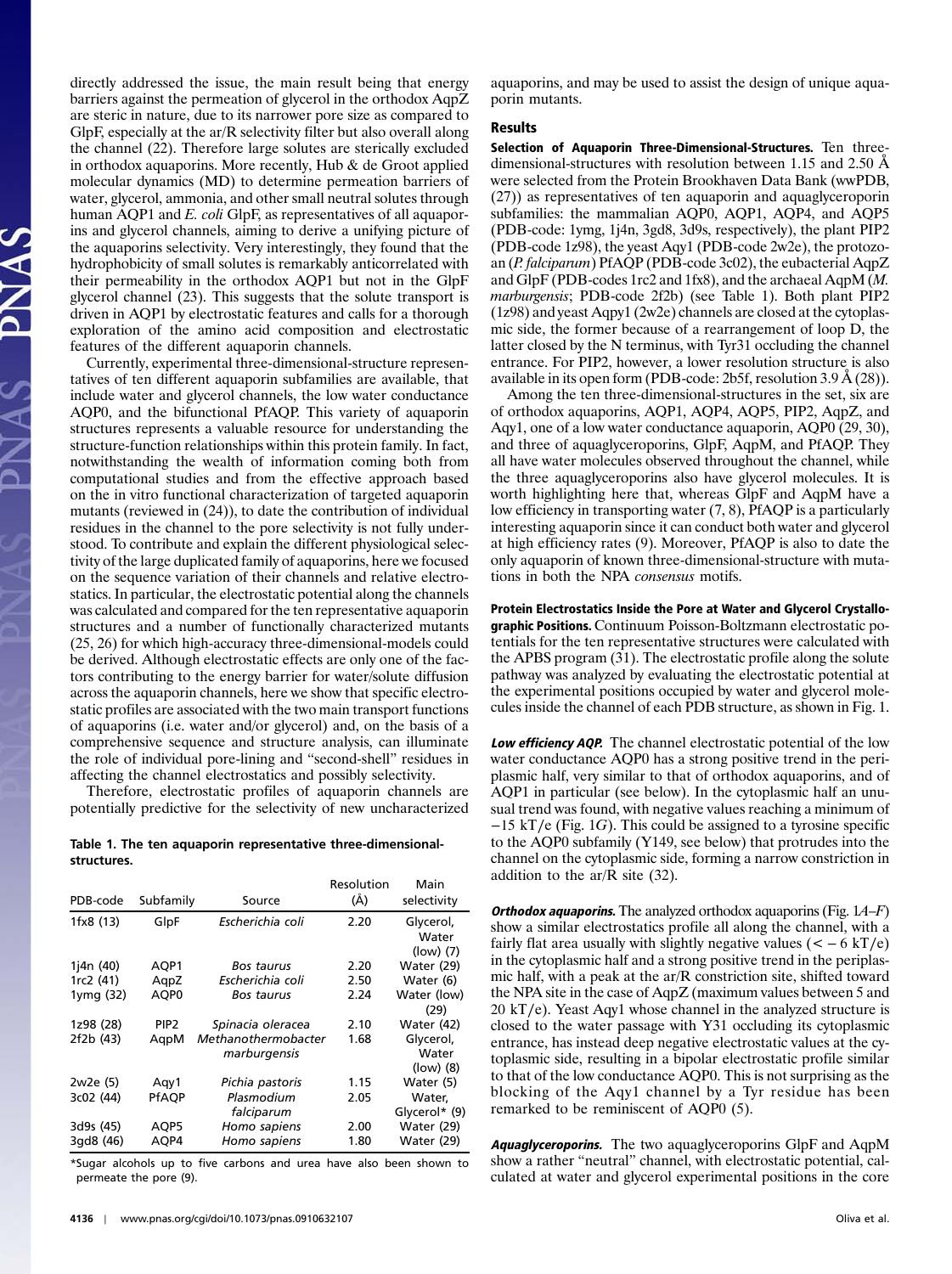

+ e.p. at X-ray water positions - e.p. at X-ray glycerol positions - e.p. at the Calculated Pore Centers (CPCs)  $ar/R$ + distances between waters and CPCs - distances between glycerols and CPCs

Fig. 1. Electrostatic potentials into the channels, calculated at the crystallographic positions of water/glycerol molecules and at the pore centers predicted by the PoreWalker program (33). Orthodox aquaporins are labeled in green, the low water conductance AQP0 in cyan, aquaglyceroporins in orange, and the bifunctional PfAQP in magenta. Sections of the corresponding PDB structures are shown colored according to the electrostatic potentials. X-ray water and glycerol atoms inside the channels are shown as deep blue and orange surfaces, respectively. Dummy atoms at the geometrical centers of the pores are shown as magenta surfaces.

region, never higher than <sup>3</sup>.<sup>5</sup> kT∕e (Fig. 1I–J). In contrast, the PfAQP channel shows very distinctive electrostatic features. In fact, its amino acid composition results in negative electrostatic potential all along the channel, with a moderate relative minimum of −7 kT∕e on the cytoplasmic side and an absolute minimum in the ar/R site, where the potential falls to  $\sim$  − 15 kT/e (Fig. 1H). Interestingly, unlike orthodox aquaporins and AQP0, the electrostatic peaks observed for PfAQP do not correspond to particularly narrow regions of the pore. Note also that the potentials calculated at both water and glycerol positions follow the same trend, except for the position of one single water molecule at the level of the ar/R site for which a surprisingly negative potential  $(-29 \text{ kT/e})$  is found. Visual inspection showed that the water molecule is H-bonded to both E28 and the ar/R R197, with an average distance of 3.8 and 4.4 Å from the carboxylate and from the guanidinium group, respectively.

Protein Electrostatics at the Geometric Centers of the Pore. The channel axis and geometrical centers of the pore in 3 Å steps were predicted for the representative structures using PoreWalker (33), and relative electrostatic profiles were derived and compared with those obtained at the observed "solute" crystallographic positions (Fig. 1). This comparison was made to assess whether the method can be confidently extended to experimental three-dimensional-structures where water/solute molecules are not visible. As Aqy1 is occluded at the cytoplasmic side, with a gap of over 9 Å between two consecutive water molecules, it was not possible to define the pore centers all along its channel.

Distances between experimental and predicted positions are in the range from 0.1 to 2.6 Å both for orthodox aquaporins and aquaglyceroporins, at least in the channel region where solute molecules are forced to be in single file (deviations may rise to 5 Å when approaching the membrane surfaces) (Fig. 1). Our results show that the calculated electrostatic features inside the channel are not significantly affected by 1–2 Å shifts in the positions used for the measurements of the potential. In fact all the electrostatic profiles obtained at predicted positions are overall very similar to those calculated at crystallographic positions, with PIP2 being the only exception. Therefore correct qualitative trends of the electrostatic potentials can be also obtained by using the geometrical centers of the pore. However, position shifts may well affect the electrostatics experienced in the case of very narrow regions of the channel, especially if ionisable groups are involved, like for the ar/R selectivity filter.

As for PIP2, the analyzed structure (1z98) represents PIP2 in its "closed" state, with the cytoplasmic D loop reoriented to provide a gating mechanism (28, 34). Since there is no clear way out of the pore at this side of the channel, the path identified by PoreWalker corresponds to a side gateway. This led to a discrepancy between the location of the geometric centers predicted by PoreWalker and the experimental positions of water molecules and consequently between the electrostatic values observed in the cytoplasmic loops region. In fact, electrostatic potentials calculated at the PoreWalker geometric centers for the PIP2 structure in its open form (PDB-code 2b5f, resolution 3.9 Å) match correctly values calculated at the water crystallographic positions as in the "closed" channel (Fig. 1E).

Electrostatic Potentials of Aquaporin Mutants. The expression of targeted mutants and their experimental characterization is a very effective approach to the study of aquaporin selectivity (24). We therefore calculated the channel electrostatic profile for a number of in vitro characterized AQP1 and PfAQP mutants, in the attempt to correlate changes in the electrostatics with changes in the observed permeabilities. Moreover, the effect on the channel electrostatics of pore-lining residues specific to AQP0 was investigated by targeted in silico residue substitutions. They are all reported in Fig. 2. In Fig. 3 a sequence and structure representation of the pore-lining residues in the ten analyzed structures is given, where residues mutated and/or discussed in the following are labeled (see also [Table S1](http://www.pnas.org/cgi/content/full/0910632107/DCSupplemental/ST1) for details on the analyzed mutants and [Fig. S1](http://www.pnas.org/cgi/content/full/0910632107/DCSupplemental/SF1)).

rAQP1. Recently, individual or joint mutations of residues F56, H180, and R195 in the selectivity filter of rat AQP1 have been shown to lower its selectivity experimentally (26). In particular the substitution of R195 was unexpectedly shown to allow the passage of protons. Rat AQP1 is 90% identical in sequence to the corresponding bovine homolog, of which the three-dimensional-structure is known (1j4n). Comparative models were thus built for the wild-type rat AQP1 (wt-rAQP1) and all the mutants functionally characterized by Beitz and colleagues (26): H180A, R195V, F56A/H180A, and H180A/R195V. Models were characterized by PoreWalker and electrostatic potentials were calculated at the geometric centers of the pore (Fig. 2A).

As expected, the electrostatic profile obtained for wt-rAQP1 is almost identical to that obtained for the Bos taurus 1j4n-AQP1 (Figs. 1A and 2A). The H180A and F56A/H180A mutants also show a similar electrostatic profile but with positive values in the periplasmic region almost halved as compared to the wt protein. On the other hand, a dramatic change is observed in the electrostatic features of the R195V and H180A/R195V mutants. In particular, the R195V electrostatic potential is mostly negative in the periplasmic region of the channel, reaching a minimum of −8.8 kT∕e at the ar/R selectivity filter, whereas the double mutant H180A/R195V shows an electrostatic profile completely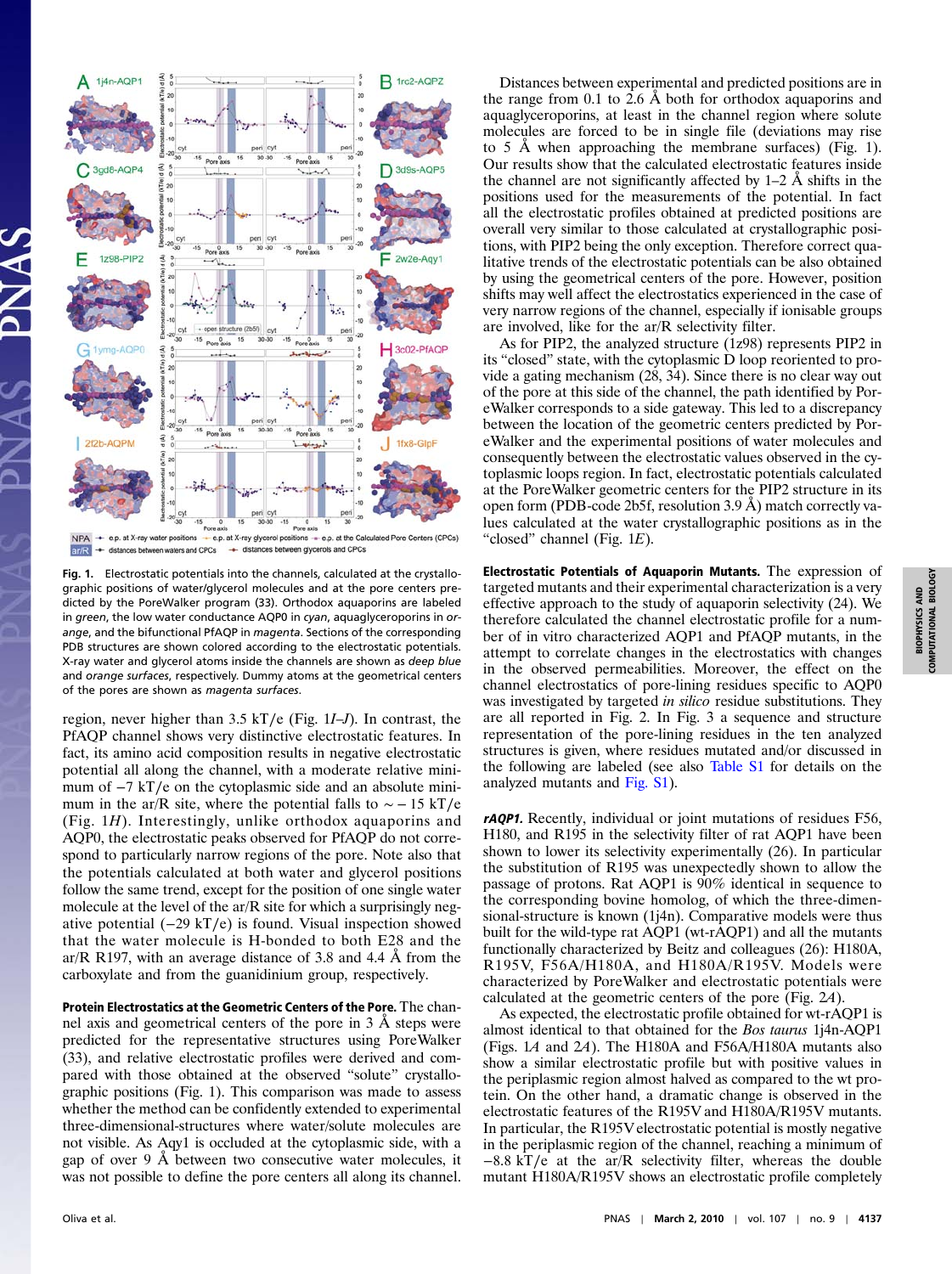

Fig. 2. Electrostatic potentials calculated at pore centers predicted by PoreWalker (33) for: A) AQP1 mutants, B) PfAQP mutants, and C) AQP0 mutants.

opposite to that of the wt protein, with negative values all along the periplasmic side of the pore and a peak value of −15.2 kT∕e at the selectivity filter. The double mutation affects the whole transmembrane region of the channel with a particularly strong effect around the selectivity filter, where the change in the electrostatic potential values ranges from 13 to 32 kT∕e. Electrostatic potentials were also calculated for the N76D/H180A/R195V and N192D/H180A/R195V triple mutants (see [Fig. S3](http://www.pnas.org/cgi/content/full/0910632107/DCSupplemental/SF3) and [SI Text](http://www.pnas.org/cgi/data/0910632107/DCSupplemental/Supplemental_PFD#nameddest=STXT)).

**PfAQP.** In the attempt to dissect the permeability of the protein to water and glycerol, Beitz & colleagues mutated some PfAQP pore-lining amino acids and functionally characterized relative mutants in oocyte swelling assays (25). Among the analyzed mutants, the E125S was particularly interesting since it largely abolished permeability to water. The E28A mutation was also shown to reverse the PfAQP swelling rates in favor of glycerol.

A comprehensive analysis of the sequences and structures of aquaporin subfamilies shows that E125 is unique to PfAQP among all aquaporin sequences available in the UniProt Knowledge database (35), whereas E28 is also found in the structureunknown plant TIP3 subfamily. Comparative analysis of the pore amino acid composition also shows that one more PfAQP acidic residue, D197, which is adjacent in sequence to the ar/R conserved Arg and whose mutation has not yet been functionally tested, is characteristic of aquaglyceroporins. An Asp at this position is indeed found in the eubacterial GlpF and in all the available mammal aquaglyceroporin sequences (AQP3, AQP7, AQP9, and AQP10), whereas it is missing in all the available orthodox aquaporin sequences, where it is mostly substituted by a Ser.

Targeted in *silico* mutations of one or more of these residues were performed to investigate how their negative charges can affect the unusual all-negative PfAQP channel electrostatics. The modeled mutants are: (i) E28A, E125S, and E28A-E125S, where the negatively charged amino acids were replaced by the corresponding AqpM and GlpF counterparts, respectively, and (ii) D197S and E28A-E125S-D197S, where D197 was replaced by the AQP1 Ser counterpart ([Table S1\)](http://www.pnas.org/cgi/content/full/0910632107/DCSupplemental/ST1). Electrostatic potentials calculated at predicted pore centers for E28A, E125S, and D197S PfAQP show that each mutation makes the negative electrostatic potential closer to neutrality along the whole channel, with maximum changes of 8 kT∕e (Fig. 2B). Mutation of both the negatively charged residues (E28A-E125S) smoothed even more strongly the negative potential leading to a trend that is much closer to that of GlpF [\(Fig. S2\)](http://www.pnas.org/cgi/content/full/0910632107/DCSupplemental/SF2). Very interestingly, the additional replacement of D197 (E28A-E125S-D197S mutant) transformed the negative profile into a positive orthodox-like one (Fig. 2B), suggesting that this aspartate plays a pivotal role in determining the selectivity of aquaglyceroporins.

Finally, since PfAQP is the only protein in the set where the canonical NPA motifs in the middle of the channel are replaced by one NLA and one NPS motif, the double mutant L71P-S195A was also modeled to restore the canonical NPA motifs. The mutant has an electrostatic profile almost identical to that of the wt

protein [\(Fig. S2](http://www.pnas.org/cgi/content/full/0910632107/DCSupplemental/SF2)), showing that these substitutions, at least in the case of PfAQP, do not affect the electrostatics of the channel.

AQP0. AQP0 is characterized by two highly specific tyrosine residues lining the pore walls (Y23 and Y149) that are very well conserved within the AQP0 family and are not found in any other known aquaporin (Fig. 3G). To test the influence of these residues on the electrostatics of the channel, we modeled three AQP1-like AQP0 mutants where they were replaced by the corresponding AQP1 residues: Y23F, Y149T, and Y23F/Y149T ([Table S1\)](http://www.pnas.org/cgi/content/full/0910632107/DCSupplemental/ST1). Resulting electrostatic potentials within the pore are shown in Fig. 2C. The effect of the Y23F and Y149T substitutions seems to be selectively experienced in the periplasmic and cytoplasmic half of the channel, respectively. Y23F substitution causes a moderate increase  $(5 \text{ kT/e})$  of the positive potential at the periplasmic side, between the NPA and the ar/R constriction sites, whereas Y149T substitution significantly decreases (by <sup>8</sup>–<sup>9</sup> kT∕e) the negative potential in the periplasmic region of the channel, thus restoring an AQP1-like electrostatic profile.

It is interesting that in the closed form of Aqy1, which has an electrostatic profile similar to AQP0, Y31 occupies a channel area that roughly corresponds to that occupied by Y149 in AQP0 (see Fig. 3F, G). A tyrosine corresponding to Y31 is only additionally found in some NIP2, and the close-in-space Y104 is also unique to Aqy1 among the sequence-known aquaporins.

# Discussion

Channel Electrostatics Emerges as a Distinctive Feature Accounting for the Selectivity of Aquaporins and Aquaglyceroporins. Electrostatic effects are obviously only one of the factors contributing to the energy barrier for the water and solute diffusion through the aquaporin channels (14–21, 36, 37). However, several studies have established the important role of the electrostatic field generated by the protein matrix in determining aquaporin selectivity, especially as concerns proton exclusion, although dehydration penalty also plays an important role (15–21). Herein, on the basis of the channel electrostatic potentials calculated for ten aquaporin structural representatives of different subfamilies and different transport functions, we show that each aquaporin exhibits an electrostatic profile closely associated to its selectivity to water and/or glycerol.

The electrostatic profile calculated here for bovine AQP1 matches that obtained by other authors from MD simulations (37) and is consistent with the electrostatic barriers found for proton diffusion in AQP1 by several methods (reviewed in (16) and more recently discussed in (20, 21)). The observed lack of a static electrostatic barrier at the level of the ar/R filter of GlpF agrees with previous MD studies (17, 18), although a barrier is instead found in the overall free energy for proton permeation (20). Finally, the electrostatic features of AQP1 and GlpF converge with the results of a recent MD analysis showing that, for small molecules, the more polar the solute, the higher its permeability in the orthodox AQP1, but not in the GlpF glycerol channel (23).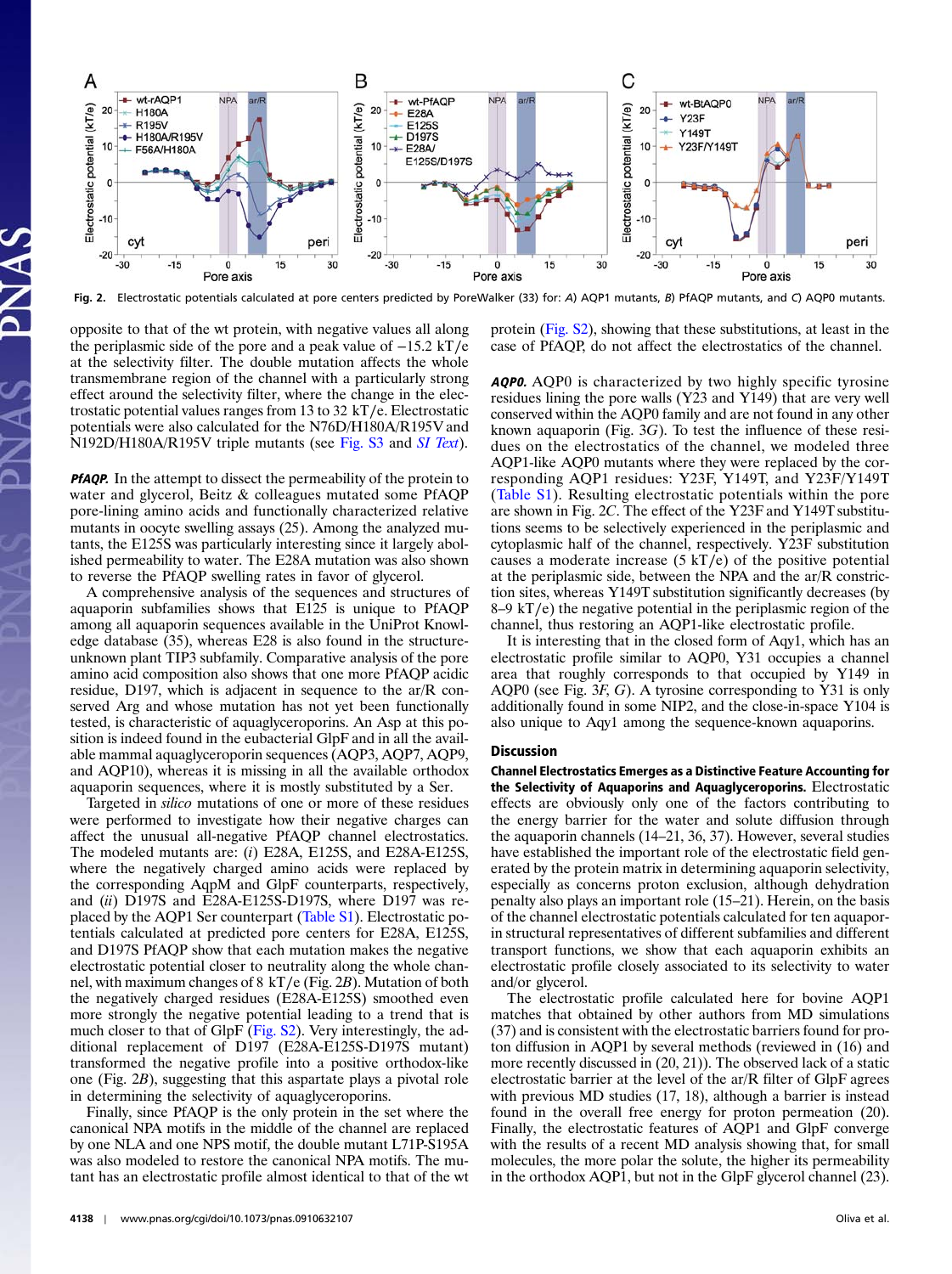

Fig. 3. Representation of sequence and structural features of the pores. In each quadrant, the pore is orientated from the intracellular to the extracellular side and is shown in its sequence (bottom) and three-dimensionalstructure (top). Acidic residues are colored in red, basic residues in blue and polar residues in purple. Three-dimensional-structure representation (top): for each structure, all the residues lining the pore are shown and residues mutated and/or discussed in the text are labeled. Sequence representation (bottom): corresponding pore-lining residues are shown as sequence logos. Note that logo numbers correspond to the structural position of the residues along the channel axis and not to their sequence position. For details on this representation of the pore sequence see (39). The logo positions 9–44 line the inner region of the channel. The two asparagines of the NPA motifs are found at the logo positions 23 and 28. Arg of the ar/R selectivity filter occupies the logo position 30, while the other residues in the ar/R filter are located at the logo positions 32, 35, and 36.

To our knowledge, this is a unique comparative study of all the available subfamily representative aquaporin structures. In fact, previous computational studies focused on one or two members of the aquaporin family. It is worth outlining that our study was based on a relatively simple and fast protocol, which provides only part of the energetic picture, i.e. the electrostatic field generated by the pore-lining residues and the protein matrix but not structural relaxation phenomena or the energy penalty for the solute desolvation. Nevertheless, it proved to be very effective in

outlining electrostatic profiles which correlate well with experimental selectivities and are in agreement with comparable data from MD simulations, in the few cases where they are available. Because of its speed and simplicity, this approach allowed a full comparative analysis of aquaporin structures and the subsequent derivation of important insights on their selectivity.

Our approach can be straightforwardly applied to a large number of three-dimensional structures and therefore facilitates the optimal use of the information arising from the increasing number of three-dimensional structures available for representatives of transmembrane channel proteins.

## Mutation of the ar/R Arg Turns the AQP1 Electrostatics into Negative.

All known aquaporins have a conserved Arg residue in the ar/R selectivity filter, with plant TIP1 and SIP1 subfamilies being the only exception. The substitution of this conserved Arg with a Val in the selectivity filter of rAQP1, experimentally shown to cause proton leakage (26), is shown here to reverse its positive electrostatic profile especially if associated with the mutation of the ar/R His. This is not a completely new finding. Indeed Chen et al. calculated the free energy profile of proton transport through these AQP1 mutants, showing that replacing the ar/R Arg with a Val results in a dramatic drop of the free energy barrier at the ar/R site and thus indirectly suggesting a negative electrostatics environment around it, which outweighs the ion dehydration penalty (21). Chakrabarti et al. (18) had also found that channel variants of GlpF, in which the charge of the ar/R Arg206 was removed, changed the electrostatic potential from neutral to deeply negative at the selectivity filter region.

Interestingly, we found here that PfAQP shows a negative electrostatic profile similar to that of the Arg-missing AQP1 mutants. Therefore protons or other cations might also be conducted across this aquaglyceroporin. However, ion conductance of PfAQP was investigated and excluded by Beitz & colleagues by electrophysiological recordings in isosmotic medium (25).

The Positive Charge on the ar/R Arg is Tuned by a Network of First- and Second-Shell Pore-Lining Residues in Aquaglyceroporins. Overall amino acids lining aquaporin channels have a conserved hydrophobic character. In fact, other than the conserved Asn of the NPA motifs and the basic residues of the ar/R selectivity filter, only few positions may host charged/polar residues having their side-chains lining the core region of the pores (Fig. 3 and [Fig. S1](http://www.pnas.org/cgi/content/full/0910632107/DCSupplemental/SF1)). P. falciparum PfAQP has two unique acidic residues lining the channel: E28 and E195 (Fig. 3H). The role of such residues on the PfAQP selectivity has been investigated by site-specific mutations and shown to dramatically affect the channel selectivity (25). Both these residues are shown here to contribute to shield the ar/R R196 positive charge; in fact their mutation causes a shift of the electrostatic potential toward neutrality. However, to reverse the electrostatic profile and make it "orthodox-like", the simultaneous substitution of both these residues and of another acidic residue, D197, whose effect has not yet been experimentally tested, is required. D197, adjacent in sequence to the ar/R R196, can be considered a "second-shell" channel residue as it is not exposed on the channel surface but makes a double salt bridge with R196 and with the proximal R201. The electrostatic profile of the triple mutant, although mostly positive, is still different from that of orthodox aquaporins and this is not surprising as, compared to them, the histidine residue in the ar/R site is substituted by a glycine, and therefore its contribution to the positive electrostatic profile, as observed for AQP1 (Fig. 2A), is missing.

Analogously to PfAQP, eubacterial GlpF and archaeal AqpM also lack the His residue of the ar/R selectivity filter (substituted by a Gly and an Ile, respectively). Moreover, GlpF also presents one of the three PfAQP key acidic residues, i.e. the second-shell D207, next to the ar/R R206, giving a double salt bridge with R206 and K211. These features help to explain its rather neutral